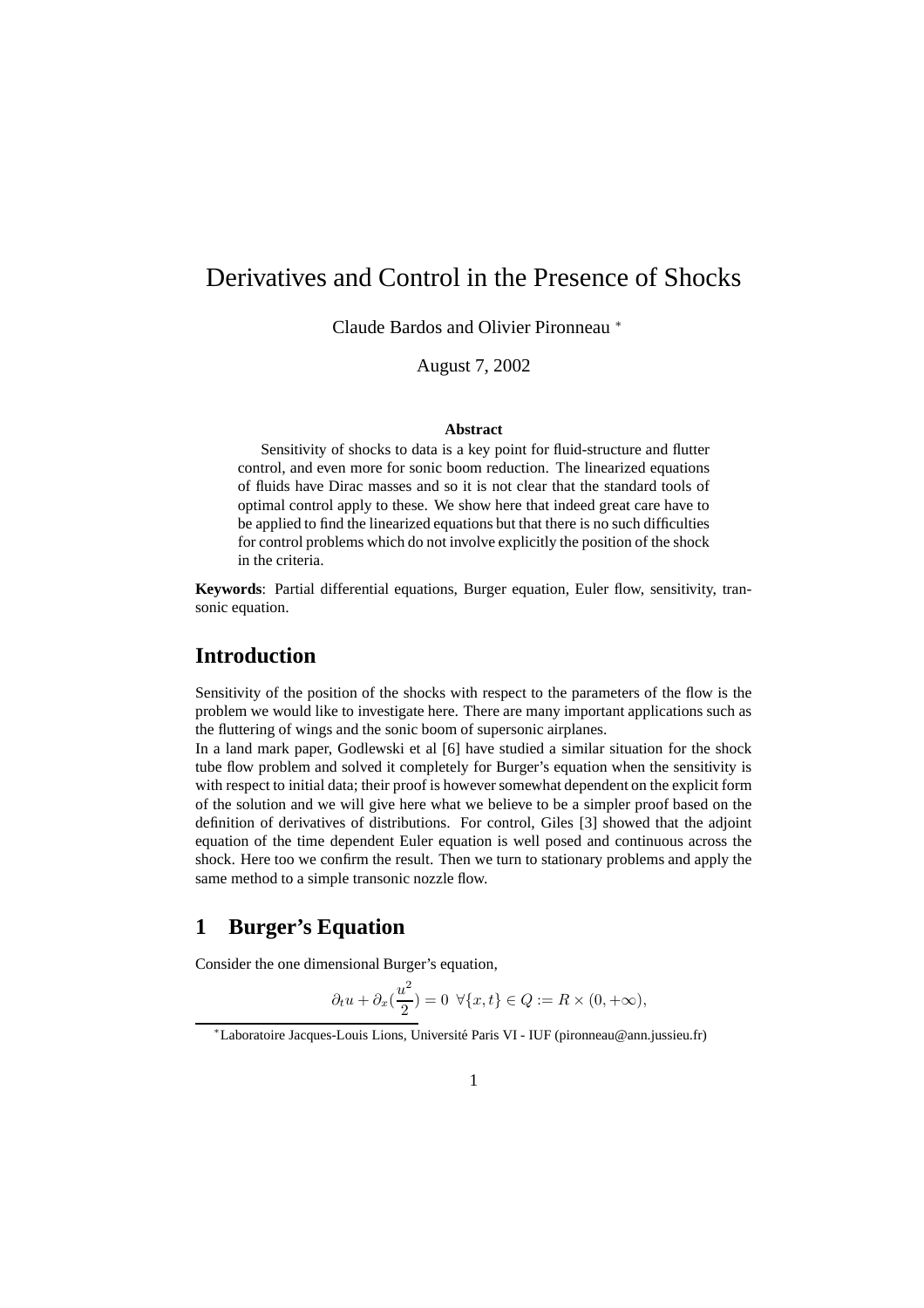$$
u(x,0) = u^0(x,a) \quad \forall x \in R \tag{1}
$$

It may have discontinuous solutions (shocks) depending on the initial data  $u^0$ . Here we assume that the initial data is function of a parameter  $a$  and we wish to find an equation for the derivative of  $u$  with respect to  $a$ .

With compatible (entropy) discontinuous initial data at, say  $x(0) = 0$ , the solution has a discontinuity at, say  $x(t)$ , which propagates at velocity  $\dot{x}_t = \bar{u} := (u^+ + u^-)/2$ . Let us call S the shock,  $S = \{(x(t), t : t \ge 0\}$  and  $\vec{\nu}$  its normal; it has components  $\nu_x = -\dot{x}_t$ ,  $\nu_t = 1.$ 

In weak form Burger's equation is

$$
\iint_Q (u\partial_t w + \frac{u^2}{2}\partial_x w) dx dt + \int_R u^0(a)w(x,0) dx = 0 \ \forall w \in H^1(Q).
$$
 (2)

To find the derivative in  $a$  let us go back to the definition of derivatives in the sense of distributions and apply (2), integrated in a on  $A = (-\infty, +\infty)$  and with  $\partial_a w(x, t, a)$ instead  $w(x,t)$  where w is  $\mathcal{D}(Q)$  the space of  $C^{\infty}$  functions with compact support in  $Q = R \times [0, +\infty) \times A$ :

$$
\iiint_{Q} (u \partial_{t} \partial_{a} w + \frac{u^{2}}{2} \partial_{x} \partial_{a} w) dx dt da + \iint_{R} u^{0}(a) \partial_{a} w(x, 0, a) dx da = 0
$$
  

$$
\forall w \in \mathcal{D}(\mathcal{Q})
$$
 (3)

with  $\mathcal{R} = R \times A$ .

Equation (3) should define completely  $\partial_a u$  and the difficulty lies in its interpretation.

### **1.1 Interpretation of (3)**

We will assume that there is only one shock front and that  $u$  is regular on both side. This allows us to write

$$
u(x,t,a) = u^-(x,t,a) + (u^+(x,t,a) - u^-(x,t,a))I_{\Omega^+}
$$
\n(4)

where  $\Omega^+$  is the set of points on the right side of the shock at some instant t and for some value a of the parameter.

Let  $\Sigma$  be the shock surface in  $\mathcal{Q}$ ,

$$
\Sigma = \{(x, t, a) : [u](x, t, a) \neq 0\} := \{(x(t, a), t, a) : t \ge 0\}
$$
\n(5)

Here we have assumed that  $\Sigma$  can be represented by a function  $x(t, a)$ , the position of the shock at time  $t$  when the parameter is equal to  $a$ .

Differentiating  $(4)$  with respect to a yields

$$
\partial_a u = \partial_a u^- + (\partial_a u^+ - \partial_a u^-) I_{\Omega^+} - (u^+ - u^-) \dot{x}_a \delta_\Sigma \tag{6}
$$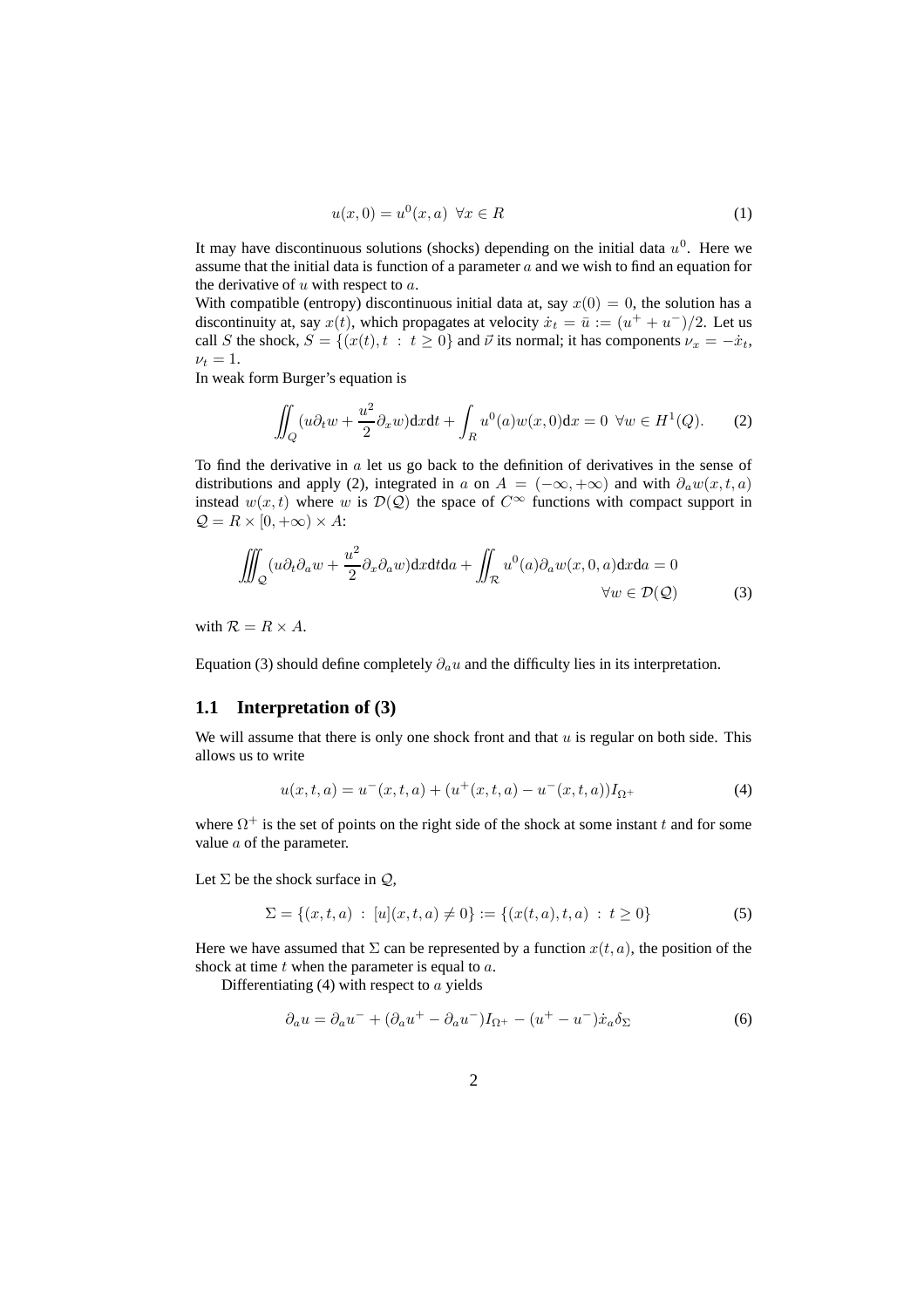where  $\delta_{\Sigma}$  is the 2-dimensional Dirac function on  $\Sigma$ .

So the singularity we can expect is that  $\partial_a u$  will be the sum of a Dirac function on  $\Sigma$  plus a smooth function left and right of  $\Sigma$  with a possible jump across  $\Sigma$ .

let us integrate by parts each term of (3):

$$
I_1 := \iiint_{Q} (u \partial_t \partial_a w + \frac{u^2}{2} \partial_x \partial_a w) dx dt da
$$
  
= 
$$
- \iiint_{Q_{\Sigma}} (\partial_a u \partial_t w + \partial_a (\frac{u^2}{2}) \partial_x w) dx dt da
$$
  
+ 
$$
\int_{\Sigma} \nu_a ([u] \partial_t w + [\frac{u^2}{2}] \partial_x w) \equiv I_4 + I_3
$$
 (7)

where  $\mathcal{Q}_{\Sigma} = \mathcal{Q}^- \cup \mathcal{Q}^+$ , (before and after the shock) and where  $\nu_a$  is the a-component of the normal of  $\Sigma$ ; the local parametrization of  $\Sigma$  by t and a, as  $x(t, a), t, a$ ) gives for tangents and normal

$$
\vec{s} = (\dot{x}_t, 1, 0)^T \quad \vec{\sigma} = (\dot{x}_a, 0, 1)^T, \quad \vec{\nu} = (1, -\dot{x}_t, -\dot{x}_a)^T
$$

Here the argument to obtain (7) is that u and  $u^2$  are smooth functions except across  $\Sigma$ , so integration by part must be done on each side of  $\Sigma$  and (7) is obtained when both parts are added.

Now notice that  $\left[\frac{u^2}{2}\right]$  $\left[\frac{u^2}{2}\right] = [u]\bar{u}$  and that  $\partial_t + \bar{u}\partial_x$  is the tangential derivative in the direction  $\vec{s}$ , so that

$$
I_3 := \iint_{\Sigma} \nu_a([u]\partial_t w + \left[\frac{u^2}{2}\right]\partial_x w) = \iint_{\Sigma} \nu_a[u]\partial_s w.
$$
 (8)

Hence, if  $S = \{x, a(x)\}\$ is the equation of the intersection of  $\Sigma$  with the plan  $t = 0$  and if  $[u]$  is a smooth function (8) becomes

$$
I_3 = -\iint_{\Sigma} w(\partial_t + \bar{u}\partial_x)(\nu_a[u]) - \int_{\mathcal{S}} \nu_a[u]w \mathrm{d}\sigma \tag{9}
$$

In  $(7)$  the triple integral  $I_4$  must be integrated by part in time and space,

$$
I_4 := -\iiint_{\mathcal{Q}_{\Sigma}} (\partial_a u \partial_t w + \partial_a \left(\frac{u^2}{2}\right) \partial_x w) \mathrm{d}x \mathrm{d}t \mathrm{d}a
$$
  
\n
$$
= \iiint_{\mathcal{Q}_{\Sigma}} w(\partial_t \partial_a u + \partial_x \partial_a \left(\frac{u^2}{2}\right)) \mathrm{d}x \mathrm{d}t \mathrm{d}a
$$
  
\n
$$
+ \iint_{\mathcal{R}} (\partial_a u w)|_{t=0} \mathrm{d}x \mathrm{d}a - \iint_{\Sigma} w(\nu_t [\partial_a u] + \nu_x [\partial_a \left(\frac{u^2}{2}\right)]) \qquad (10)
$$

Integrating by parts the second integral in (3) gives

$$
I_2 := \iint_{\mathcal{R}} u^0(a)\partial_a w(x,0,a) \mathrm{d}x \mathrm{d}a = -\iint_{\mathcal{R}} \partial_a u^0 w(x,0,a) \mathrm{d}x \mathrm{d}a + \int_{\mathcal{S}} \nu_a[u^0] w \mathrm{d}\sigma
$$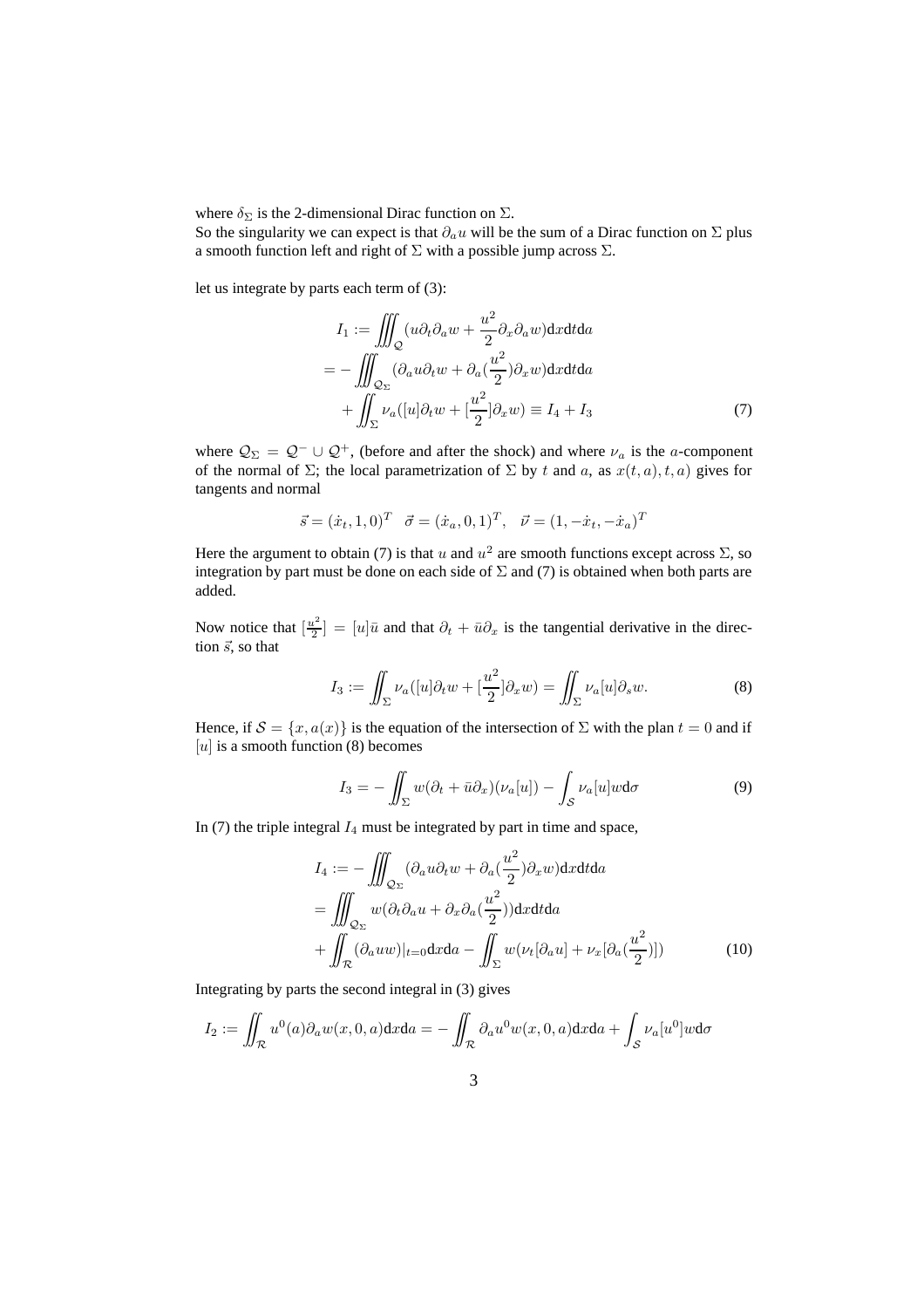(Notice the signs, due to the fact that when a increases  $\Sigma$  is crossed from + into - when  $\dot{x}_t > 0$ ). Finally denoting  $u' = \partial_a u$ , we come to

$$
0 = I_2 + I_3 + I_4 = \iiint_{\mathcal{Q}_{\Sigma}} (\partial_t u' + \partial_x (uu'))w \, dx \, dt \, da
$$

$$
- \iint_{\Sigma} w(\nu_t[u'] + \nu_x[uu']) + \iint_{\mathcal{R}} (u'w)|_{t=0} dx \, da - \iint_{\Sigma} w(\partial_t + \bar{u}\partial_x)(\nu_a[u])
$$

$$
- \iint_{\mathcal{R}} \partial_a(u^0)w(x, 0, a) dx \, da \tag{11}
$$

This is interpreted as

$$
\partial_t u' + \partial_x (uu') = 0 \quad \forall \{x, t\} \in Q \setminus S, \qquad u'(x, 0) = \partial_a u^0(x) \quad \forall x
$$
  

$$
(\partial_t + \bar{u}\partial_x)(\nu_a[u]) + \nu_t[u'] + \nu_x[uu'] = 0 \text{ on } S
$$
 (12)

As  $\nu_t + \bar{u}\nu_x = 0$ , notice that

$$
\nu_t[u'] + \nu_x[uu'] = \bar{u'}[u]\nu_x
$$

Notice also that  $(\partial_t + \bar{u}\partial_x)g(x,t)|_S$  is the time derivative of  $g(x(t, a), t)$ ; therefore, recalling that  $\nu_a = -\dot{x}_a$ ,  $\nu_x = 1$ , the system found for  $u'$  and  $\dot{x}_a$  is given by

**Theorem 1** *The derivative of the solution of Berger's equation with respect to a parameter* a *in the data is*

$$
\partial_a u(x,t) = u'(x,t) - [u]\dot{x}_a(t)\delta(x - x(t))
$$

where  $x(t)$  is the position of the shock at time  $t$  (which depends on  $a$ ),  $u'$  is a discontinuous *function* at the shock, where  $\delta(y)$  is the Dirac function at zero,  $\dot{x}_a$  is the derivative of the *shock position with respect to a. Furthermore*  $\{u', \dot{x}_a\}$  *is completely determined by* 

$$
\partial_t u' + \partial_x (uu') = 0 \quad \forall \{x, t\} \in Q \setminus S, \qquad u'(x, 0) = \partial_a u^0(x) \quad \forall x
$$
  

$$
\frac{d}{dt}(\dot{x}_a[u]) = \bar{u'}[u] \text{ on } S \text{ with } \dot{x}_a(0) \text{ given by } \partial_a u^0.
$$
 (13)

*when the entropy condition is satisfied.*

Indeed the entropy condition will insure that the linear equation for  $u'$  (13-a) has a unique solution right and left of the shock because the entropy condition ensures that characteristics left and right of the shock point in the right direction. No Rankine-Hugoniot condition are necessary. The unusual situation here is that the "natural" Rankine-Hugoniot condition implied by (13-a) if it was satisfied at the shock, is not verified.

### **1.2 Formal Derivation of Theorem 1**

The same result can be obtained by differentiation of

1. Burger's equation, leading to

$$
\partial_t u' + \partial_x (uu') = 0 \ \forall x, t \in Q_S \text{ i.e. } x \neq x(t)
$$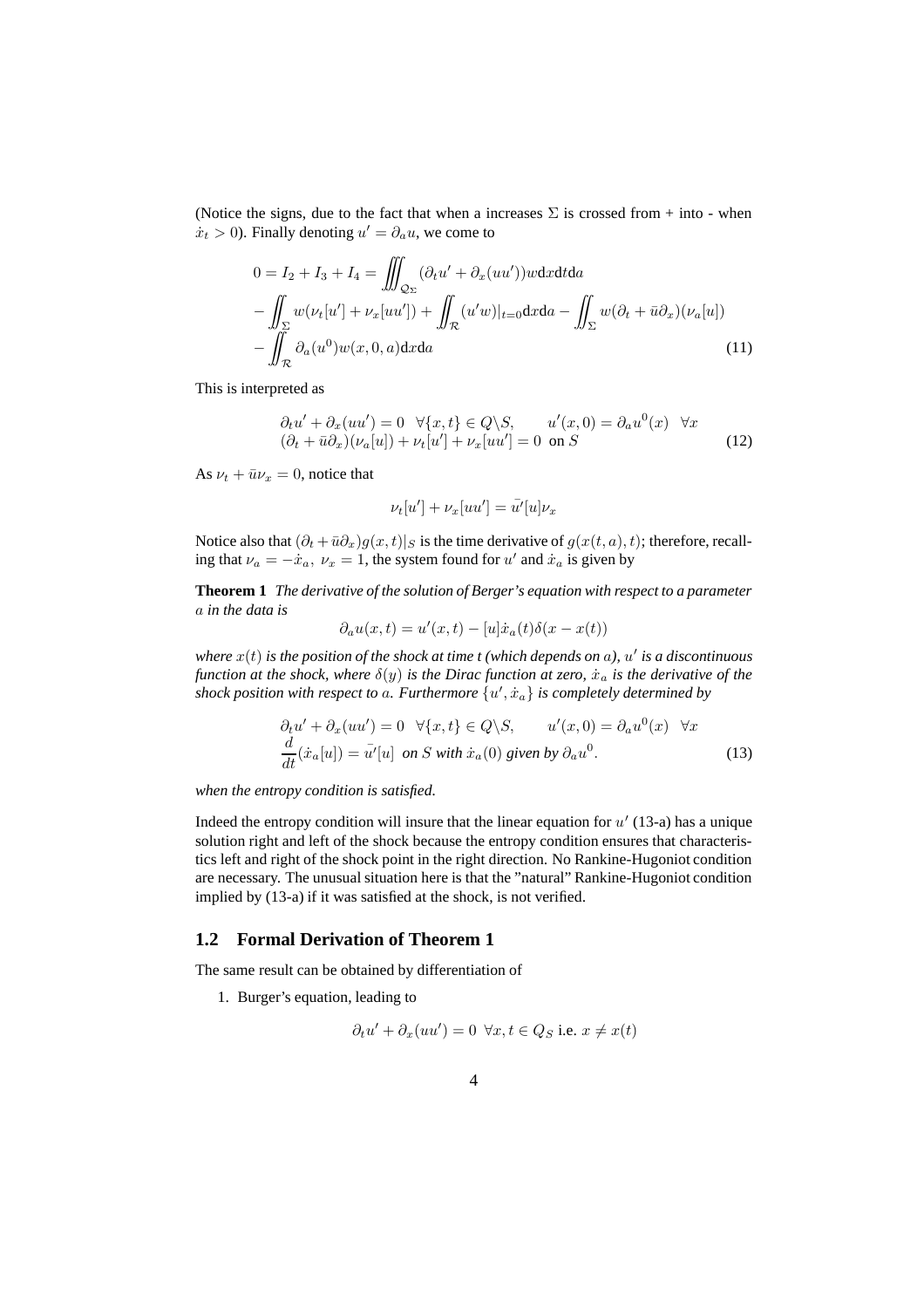2. and differentiation of the Rankine-Hugoniot condition

$$
\frac{d}{da}(\dot{x}_t[u] - \left[\frac{u^2}{2}\right])|_{\{x(t,a),t,a\}} = 0\tag{14}
$$

Indeed, as  $\frac{d}{da}b(x(t,a),t,a) = \dot{x}_a\partial_x b + \partial_a b$  and since  $[u^2] = 2\bar{u}[u]$  (14) is

$$
0 = \ddot{x}_{ta}[u] + \dot{x}_{t}([u'] + \dot{x}_{a}[\partial_{x}u]) - \bar{u}'[u] - \bar{u}[u'] - \dot{x}_{a}([u]\partial_{x}\bar{u} + \bar{u}[\partial_{x}u])
$$
  
=  $\ddot{x}_{ta}[u] - \bar{u}'[u] - \dot{x}_{a}[u]\partial_{x}\bar{u}$  (15)

which is another form of (13-b).

## **Exemple 1**

Consider the case of a constant initial jump

$$
u^0 = aI_{\{x<0\}} \quad \Rightarrow \quad u = aI_{\{x < at/2\}}
$$

The shock position is  $x(t, a) = at/2$ . The derivative with respect to a is  $\dot{x}_a = t/2$  and

$$
\partial_a u = I_{\{x < at/2\}} + \frac{at}{2}\delta(x - at/2) := u' - [u]\dot{x}_a\delta(x - at/2)
$$

Obviously it satisfies (13-a) and the second equation in (13-b) with  $\dot{x}_a = t/2$  because  $[u] = -a$ . The first equation in (13-b) is also trivially satisfied.

## **Example 2**

If we choose  $u^0 = (a_1 + x)a_2^{-1}I_{\{x < 0\}}$  then the solution to Burger's equation is

$$
u = \frac{a_1 + x}{t + a_2} I_{\{x < x(t, a)\}} \quad \text{with} \quad x(t, a) = a_1(\sqrt{\frac{t}{a_2} + 1} - 1)
$$

The derivatives are  $u'^{+} = 0$  and

$$
u'_{1} = \frac{1}{t + a_{2}}, \quad \dot{x}_{1} = \sqrt{\frac{t}{a_{2}} + 1} - 1 \qquad u'_{2} = -\frac{a_{1} + x}{(t + a_{2})^{2}}, \quad \dot{x}_{2} = -\frac{t a_{1}}{2 a_{2}^{2} \sqrt{\frac{t}{a_{2}} + 1}}
$$

Let us verify (13-b) for the derivative with respect to  $a_1$  first. It can be checked that

$$
[u] = -\frac{(t+a_2)^{-1/2}}{\sqrt{a_2}} \qquad \bar{u}'[u] = -\frac{(t+a_2)^{-3/2}}{2\sqrt{a_2}} = \frac{d}{dt}(\frac{(t+a_2)^{-1/2}}{\sqrt{a_2}} + c)
$$

because  $a_1 + x = a_1 \sqrt{(t + a_2)/a_2}$ . So  $\dot{x}_a$  is this last function above divided by [u], giving

$$
\dot{x}_a = -1 + c\sqrt{t + a_2}
$$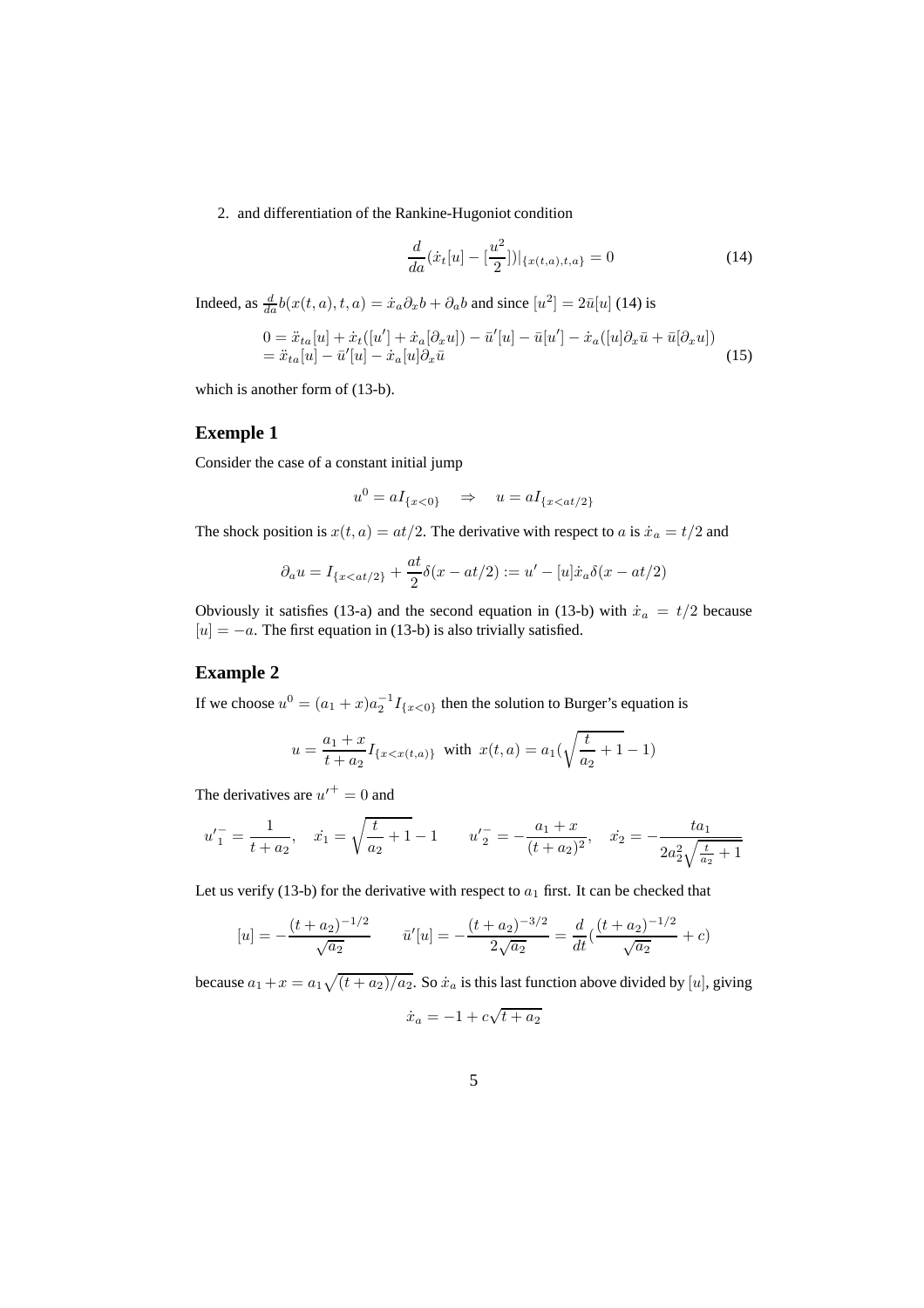Since  $\dot{x}_a(0) = 0$  this gives the right value for c.

Let us now verify (13-b) for the derivative with respect to  $a_2$ .

$$
\bar{u}'=-\frac{a_1+x}{2(t+a_2)^2}=-\frac{a_1}{2\sqrt{a_2}(t+a_2)^{3/2}}
$$

Hence

$$
\bar{u}'[u] = \frac{a_1}{2a_2(t + a_2)^2} = -\frac{a_1}{2a_2} \frac{d}{dt} \left(\frac{1}{t + a_2} + c\right)
$$

Henceforth

$$
\dot{x}_2 = \frac{a_1}{2\sqrt{a_2}} \frac{1 + (t + a_2)c}{(t + a_2)^{1/2}}
$$

but  $\dot{x}_2 = 0$  implies  $c = -1/a_2$  and that gives the right value for  $x_2$ .

# **2 Control**

Applications of the previous result to the control of shocks is obvious and illustrated below on an academic problem.

Assume that we want to reach a desired state  $u_d$  on a sub time space interval  $I = R \times (0, T)$ . Optimal control would then set the following

$$
\min_{a \in R^P} J(a) = \frac{1}{2} \int_I \|u - u_d\|^2 \text{ subject to (1)}
$$
 (16)

We assume here that  $a$  is multi-dimensional. Derivatives of  $J$  are obtained by

$$
\partial_p J := \frac{\partial J}{\partial a_p} = \int_I (u - u_d) \partial_p u \text{ with } \partial_p u = u'_p + \dot{x}_p[u] \delta(x - x(t))
$$
  
\n
$$
\partial_t u'_p + \partial_x (u u'_p) = 0 \quad \forall \{x, t\} \in Q \setminus S, \qquad u'_p(x, 0) = \partial_p u^0(x) \quad \forall x
$$
  
\n
$$
\frac{d}{dt} (\dot{x}_p[u]) = \bar{u'}_p[u] \text{ on } S
$$
\n(17)

So

$$
\partial_p J = \int_I (u - u_d) u'_p + \int_{S \cap I} (u - u_d) \dot{x}_p[u]
$$

Let v be solution of  $(T a large enough time)$ 

$$
\partial_t v + u \partial_x v = I_I (u - u_d) \qquad v(T) = 0 \tag{18}
$$

The characterisics for this problem, starting from  $x_T$  at  $T$ :

$$
\dot{x} = u(x(t), t) \qquad x(T) = x_T
$$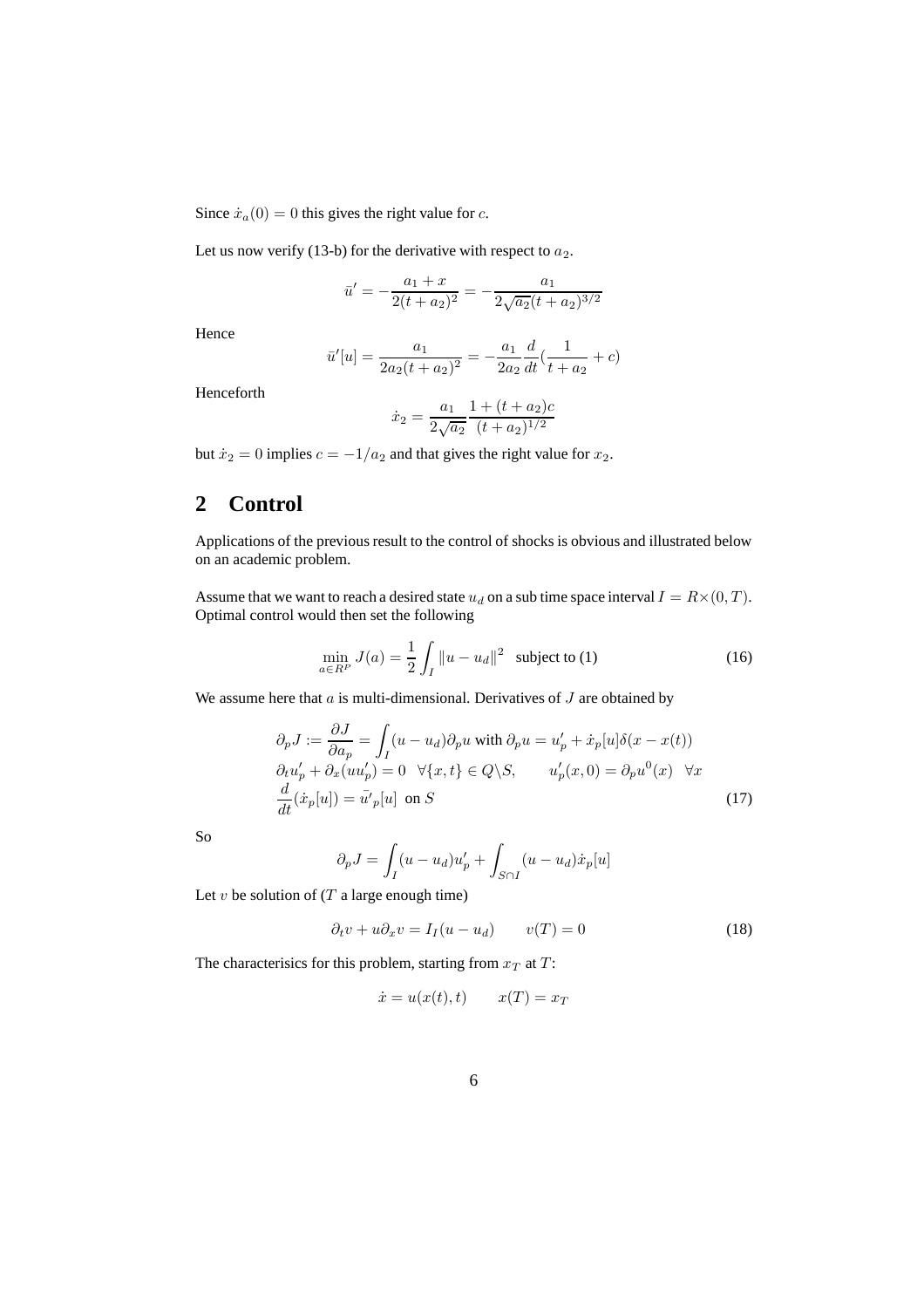never cross the shoc, due to the entropy condition again. Therefore  $v$  is continuous because it is the integral on the characteristics of  $I_I(u - u_d)$ . This continuity property was established for the Euler equation earlier by (Giles[3]), but by another method. Therefore

$$
\int_I (u - u_d) u'_p = \int_{Q_S} (\partial_t v + u \partial_x v) u'_p = - \int_{Q_S} v (\partial_t u'_p + \partial_x (u u'_p)) - \int_S v (\nu_t [u'_p] + \nu_x [u u'_p])
$$

where  $Q_S$  is the union of the the space-time domain before and after the shock. By (12) the first integral on the right hand side is given by (2) while second integral is on  $-v\frac{d}{dt}\dot{x}_p[u]$ . The integrals on  $S \cap I$  cancel and

### **Theorem 2**

$$
\partial_p J = \int_R v(x,0) u_p^0(x) dx
$$

*with* v *solution of (18)*

So have this rather surprising result that *with or without shocks the adjoint state and the derivative of* J *is the same*, calculus of variation applies without worrying about the Dirac masses. This could also have been derived from (7) where it is seen that if  $\partial_t v + \bar{u} \partial_x v = 0$ then the integral on  $\Sigma$  disappears.

Notice however that the direct mode of automatic differentiation (see for exemple [5],[2]) produces numerical values which approximates Dirac masses.

# **3 Transonic Flow**

The generalization to Euler's equations will be treated in a forthcoming paper. We consider here transonic irrotational stationary flows. After renormalization, the transonic equation in a domain  $\Omega$  of boundary  $\Gamma = \Gamma_1 \cup \Gamma_2$ , reads:

$$
\nabla \cdot \left( (1 - |\nabla \phi|^2)^{\beta} \nabla \phi \right) = 0 \text{ in } \Omega, \quad \rho \frac{\partial \phi}{\partial n}|_{\Gamma_1} = g, \quad \phi|_{\Gamma_2} = \phi_{\Gamma} \tag{19}
$$

with  $\gamma = 1.4$ ,  $\beta = 1/(\gamma - 1) = 2.5$  in air. The flow velocity is  $u = \nabla \phi$  and its density  $\rho = (1 - |\nabla \phi|^2)^{\beta}.$ 

Boundary conditions for nozzle flow on  $\Gamma = \partial \Omega$  are of two kinds

$$
\frac{\partial \phi}{\partial n}|_{\Gamma_n} = u_n \qquad \phi - \langle \phi \rangle = \phi_d \text{ on } \Gamma_d = \Gamma \backslash \Gamma_n \tag{20}
$$

for some averaging operator  $\langle \rangle$  (this is because the problem must give a solution up to an undefined constant).  $\Gamma_n$  must contain the lateral walls of the nozzle  $\Gamma_w$  where the flow is tangent to the walls and so  $u_n = 0$ . It can also contain either  $\Gamma_i$  is the inflow boundary and/or  $\Gamma_o$  the outflow one. If  $\Gamma_n = \Gamma$  then it is necessary to add a compatibility relation on the data for mass conservation. Finally an entropy inequality must be added for well posedness :  $\Delta \phi$  >  $-\infty$ .(see Glowinski [4] and Nečas [7] ):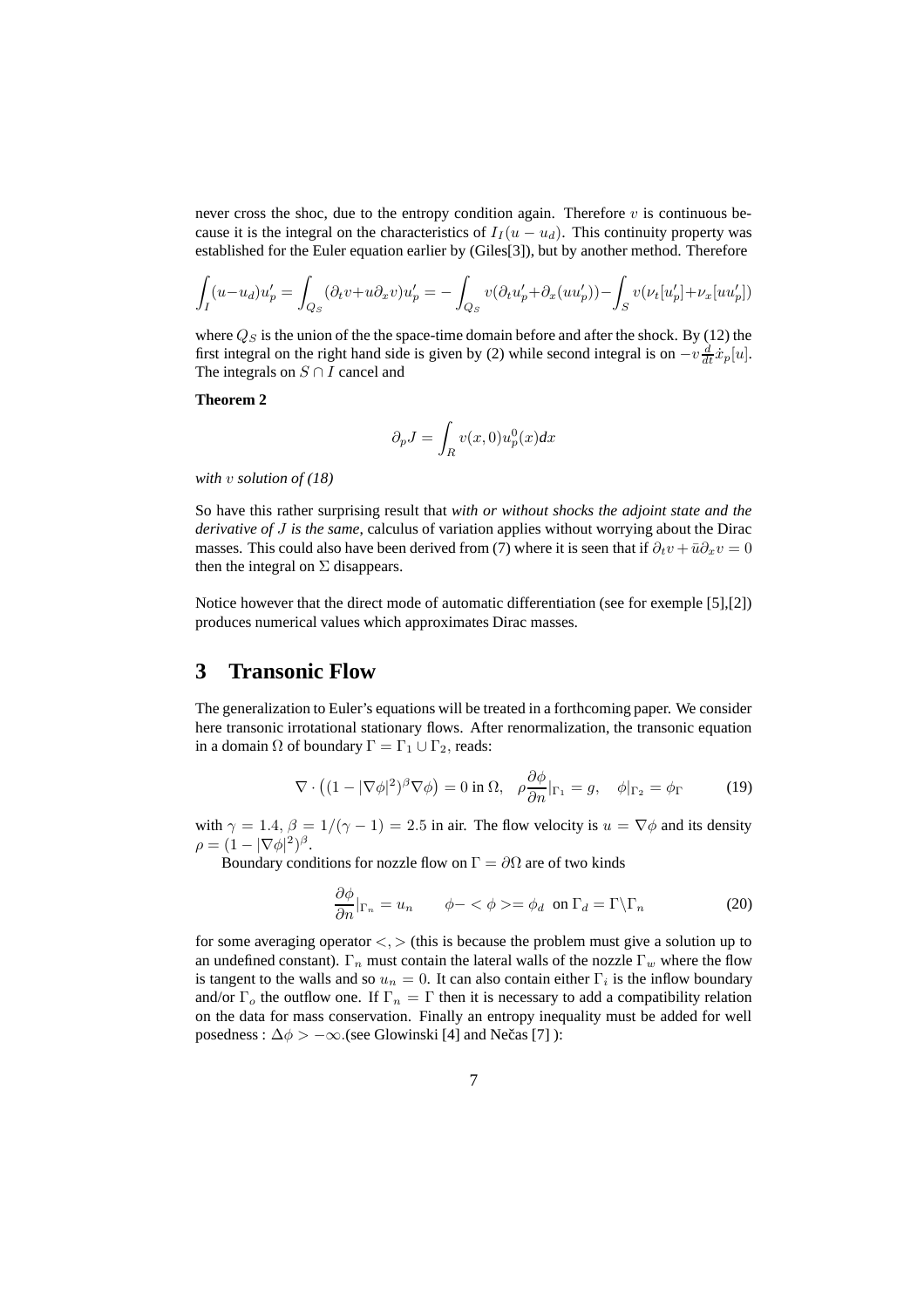### **3.1 Differentiation**

Assume now that  $\phi$  is function of a scalar parameter a via the data of the partial differential equation. Denote by  $S(a)$  the shock, i.e. the line of discontinuity of  $u \cdot n$ ,  $u = \nabla \phi$ . Denote  $\dot{x}_a \cdot n_S \delta a$  the distance in the direction  $n_S$ , normal to S pointing inside  $\Omega_+$ , between  $S(a + \delta a)$  and  $S(a)$ , i.e.

$$
S(a + \delta a) = \{x + \delta a \dot{x}_a \cdot n_S : x \in S(a)\}.
$$

Denote by  $\Omega_{\pm}$  the region before the shock and after the shock. Then,  $I_D$  being the characteristic function of a set D,

$$
u = u_- + (u_+ - u_-)I_{\Omega_+}
$$

where  $u_{\pm}$  are smooth functions. So

$$
\delta u = \delta u_- + (\delta u_+ - \delta u_-)I_{\Omega_+} - \delta a(u_+ - u_-) \cdot n_S \dot{x}_a \cdot n_S \delta_S
$$

where  $\delta_S$  is the Dirac function on S. This is because the derivative of  $I_D$  is a Dirac mass on  $\partial D$ . So if  $\phi'$ , u' denotes the derivative of  $\phi$ , u with respect to a, then we expect that

 $u' = u'_{-} + (u'_{+} - u'_{-})I_{\Omega_{+}} - [u.n_{S}]\dot{x}_{a} \cdot n_{S}\delta_{S}$ 

and therefore if  $u'$  has a Dirac mass on  $S$ ,  $\phi'$  must be *discontinuous* across S, and  $u'$  being the x-derivative of  $\phi'$ :

**Proposition 1** An identity gives the displacement of the shock  $\dot{x}_a$  once  $u'$  and  $\phi'$  are known *on the left and right side of the shock.*

$$
[\phi']_S = -[u.n_S]_S \dot{x}_a \cdot n_S \tag{21}
$$

Away from the shock the transonic equation can be differentiated, giving:

$$
\nabla \cdot (\rho' \nabla \phi + \rho \nabla \phi') \equiv \nabla \cdot (\rho (1 - \frac{2\beta u \otimes u}{1 - |u|^2}) \nabla \phi') = 0.
$$
 (22)

It contains the linearized Rankine-Hugoniot conditions

$$
[\rho(1 - \frac{2\beta u^2}{1 - |u|^2})\frac{\partial \phi'}{\partial n_S}]_S = 0
$$
\n(23)

A formal proof of Proposition 1 is given in [1] for a linear problem arising with porous media. We reproduce below the main argument.

In weak form (19) is

$$
\int_{\Omega} \rho u \cdot \nabla w = 0 \quad \forall w \in \mathcal{D}(\Omega)
$$

So as for the Burger equation we integrate over the parameter space and replace w by  $\partial_a w$ .

$$
\iint_{Q} (\rho u \cdot \nabla \partial_a w = 0 \quad \forall w \in \mathcal{D}(\mathcal{Q})
$$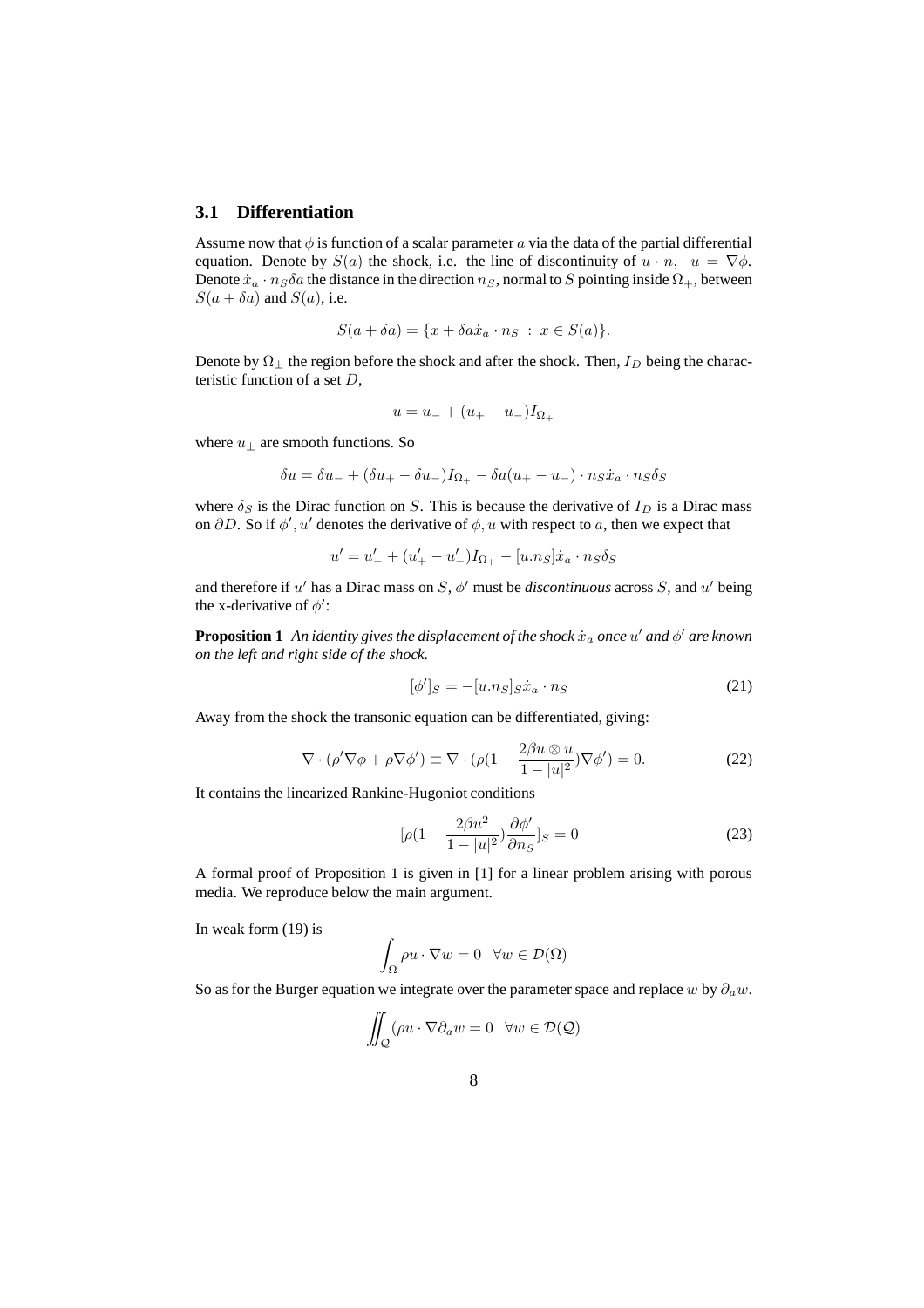where  $Q = \Omega \times A$ . Now we integrate by parts in a:

$$
-\iint_{\mathcal{Q}} (\partial_a(\rho u) \cdot \nabla w = 0 \quad \forall w \in \mathcal{D}(\mathcal{Q})
$$

but here a new difficulty arise, differentiating  $\rho u$  would give:

$$
\partial_a(\rho u) = \rho (1 - \frac{2\beta u \otimes u}{1 - |u|^2}) \nabla \phi'
$$

which is true in  $Q \setminus S$  but makes no sense across S because of the Dirac function in  $\nabla \phi'$ multiplied by a discontinuous function. The trick then is to define a new variable  $v = \rho u$ , make explicit use of the fact that  $v$  does not jump accross  $S$  and to write this definition in weak form. With  $\rho = (1 - |\nabla \phi|^2)^{\beta}$  the system is

$$
\iint_{Q} \left(\frac{v}{\rho} \cdot \partial_{a} W + \phi \nabla \cdot \partial_{a} W + v \cdot \partial_{a} \nabla w\right) = 0 \quad \forall w, W_{i} \in \mathcal{D}(\mathcal{Q})
$$

An integration by part and a differentiation of the quotient  $v/\rho$  gives

$$
\iint_{\mathcal{Q}_S} \left( \left( \frac{v'}{\rho} - v \frac{\rho'}{\rho^2} \right) \cdot W + \phi' \nabla \cdot W + v' \nabla w \right) + \int_S \left[ \frac{1}{\rho} \right] v \nu_a \cdot W = 0
$$

$$
= \iint_{\mathcal{Q}_S} \left( \left( u' - \nabla \phi' \right) \cdot W - w \nabla \cdot v' \right) + \int_S \left( \left[ \frac{1}{\rho} \right] v \nu_a - \left[ \phi' \right] n_S \nu_x \right) \cdot W = 0 \quad \forall w, W_i \in \mathcal{D}(\mathcal{Q}) \text{ (24)}
$$

This gives  $u' = \nabla \phi', \nabla \cdot v' = 0$  (which together with the differentiation of  $v = \rho \nabla \phi$ gives (22)) and

$$
\phi' + \dot{x}_a \left[\frac{1}{\rho}\right] \rho u \cdot n_S = 0
$$

which is the same as  $(21)$ ).

## **4 Numerical Simulation**

### **4.1 Orientation**

To compute the displacement of the shock in a nozzle due to a change in the boundary conditions one should

- 1. Solve (22,23) with the same type of boundary condition as the nonlinear parent but homogeneous except the for the one which varies.
- 2. Compute the displacement of the shock by (21).

Consider the case of a divergent nozzle where we change only the outflow value of  $\phi$ , keeping the inflow supersonic. Up to the shock the solution is completely determined by the inflow condition so it does not change. Hence  $\phi' = 0$  before the shock.

Downstream of the shock we will use the Rankine-Hugoniot conditions to obtain an homogeneous Neumann condition on  $\phi'$  which together with the downstream boundary condition allows us to integrate the PDE in this zone. Then we find the jump of  $\phi'$  and deduce the change in the shock position from (21).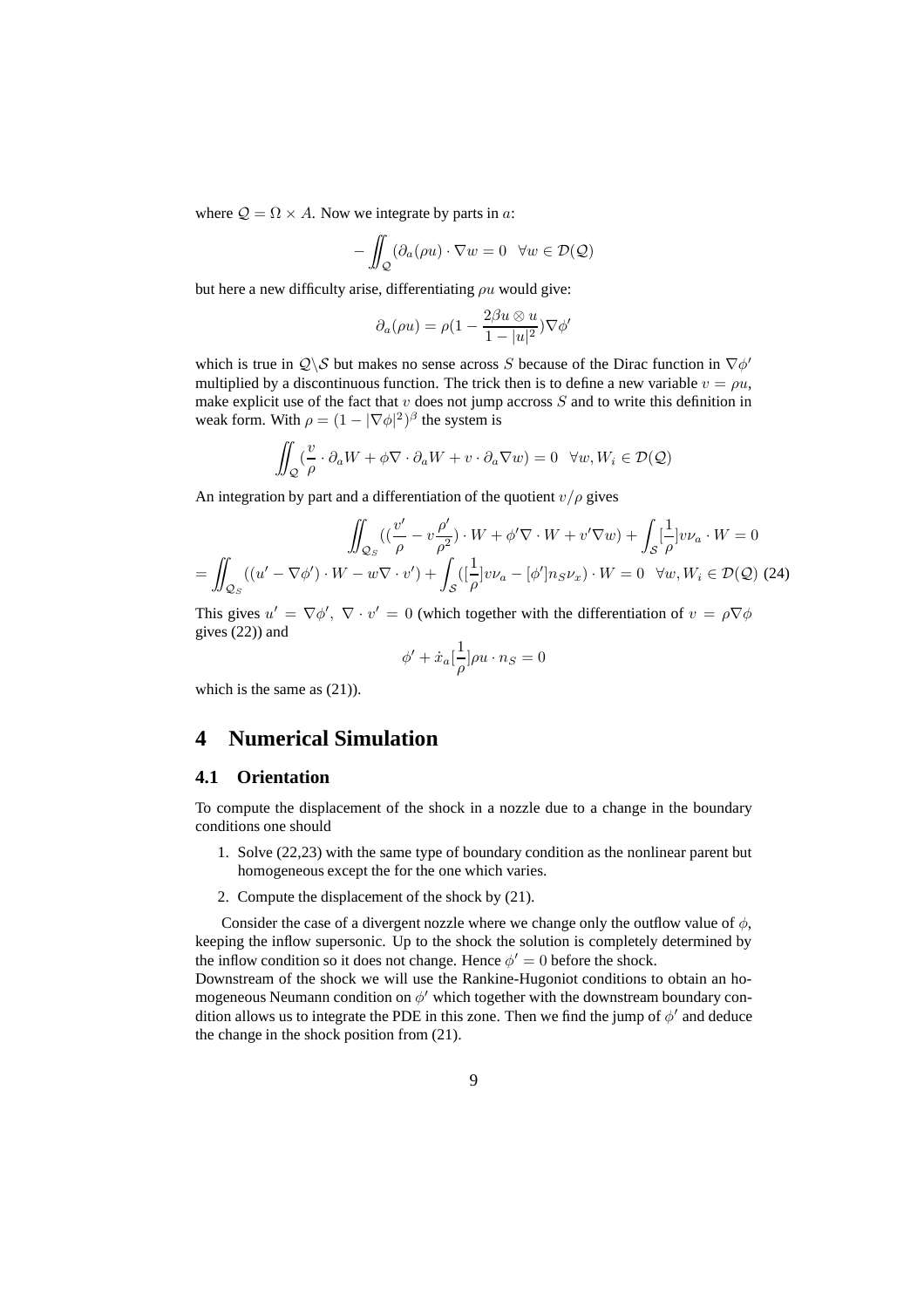### **4.2 Numerical Algorithm**

As the transonic equation is nonlinear we used a fixed point algorithm with a small underrelaxation parameter (for instance 0.01); convergence is obtained with 50 to 200 iterations:

$$
\nabla \cdot (\rho^m \nabla \phi^{m+1}) = 0
$$

To compute  $\rho^{m+1}$  we compute the two roots  $u_\pm$  of

$$
(1 - u^2)^{\beta} u = (1 - |\nabla \phi^{m+1}|^2)^{\beta} |\nabla \phi^{m+1}|
$$

and set  $\rho^{m+1} = (1 - u^2)^{\beta}$  if u decreases or if both u and  $\rho u$  grows on the streamline and set  $\rho^{m+1} = (1 - u_+^2)^\beta$  otherwise.

### **4.3 The Divergent Nozzle**

Using freefem+(http://www.freefem.org) we computed the solution of the transonic equation in a symmetric nozzle of equation

$$
\Gamma_w = \{ (y(x), x) : y(x) = 1 + \frac{1}{8}(3x^2 - 2x^3), x \in (0, 1) \}
$$

We performed two computations with  $u_i = 0.4$ , and a potential difference of 0.4 or 0.44. The level curves of  $\frac{\partial \phi}{\partial x}$  for these are reported on figure 4.3. They show that only the region after the shock changes, as predicted by the theory. Finally we have solved numerically the PDE of  $\phi'$  in the domain right to the shock with Neumann homogenous conditions except on the outflow boundary where we have a Dirichlet condition equal to 0.04. The level lines are shown on figure 4.3. It predicts a shock displacement parallel and of distance  $0.04/(0.6-0.2)=0.1$  which is compatible with the experiments of figure 4.3.

**Acknoledgement** We would like to thank Mohamed Hafez for suggesting this problem and Edwige Godlewski and Pierre-Arnaud Raviart for stimulating discussions.

# **References**

- [1] Bernardi, C. and O. Pironneau. Sensitivities to discontinuities in Darcy's Law. Compte Rendus de l'Académie des Sciences. Serie I (to appear, Dec. 2002).
- [2] Di Cesare N. and O. Pironneau. Shock sensitivity analysis. *Computational Fluid Dynamics Journal*, 9(2), 2000.
- [3] Giles M.A. and N.A. Pierce. Analytic adjoint solutions for the quasi-one-dimensional euler equations. *Journal of Fluid Mechanics*, 426:327–345, 2001.
- [4] Glowinski R. *Numerical methods for nonlinear variational problems*. Springer-Verlag, New York, 1984.